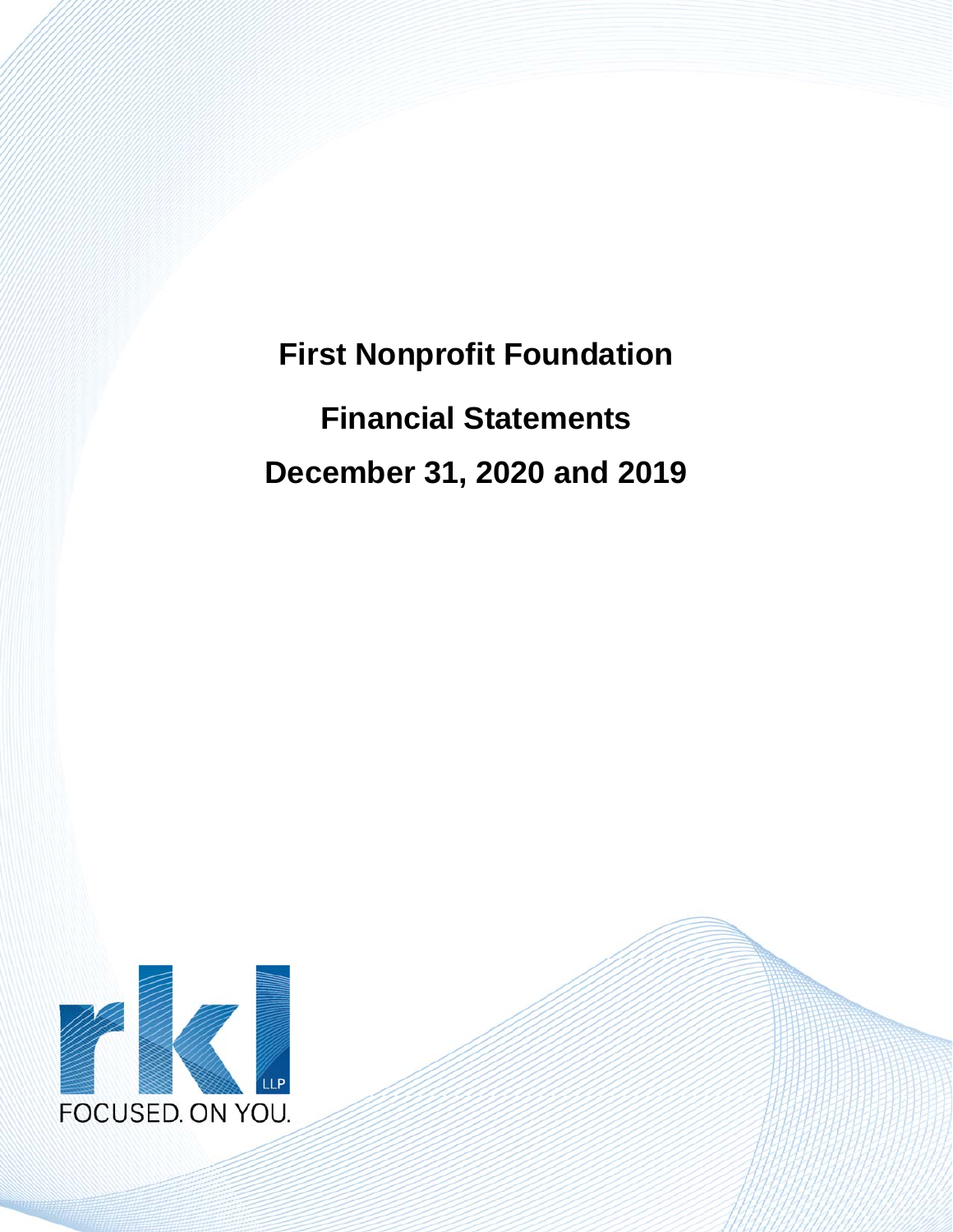Table of Contents December 31, 2020 and 2019

|                                                              | Page      |
|--------------------------------------------------------------|-----------|
| <b>INDEPENDENT AUDITOR'S REPORT</b>                          | 1 and $2$ |
| <b>FINANCIAL STATEMENTS</b>                                  |           |
| <b>Statement of Financial Position</b>                       | 3         |
| <b>Statement of Activities</b>                               | 4         |
| Statement of Changes in Net Assets                           | 5         |
| Statement of Functional Expenses - by Natural Classification | 6 and 7   |
| <b>Statement of Cash Flows</b>                               | 8         |
| <b>Notes to Financial Statements</b>                         | $9$ to 15 |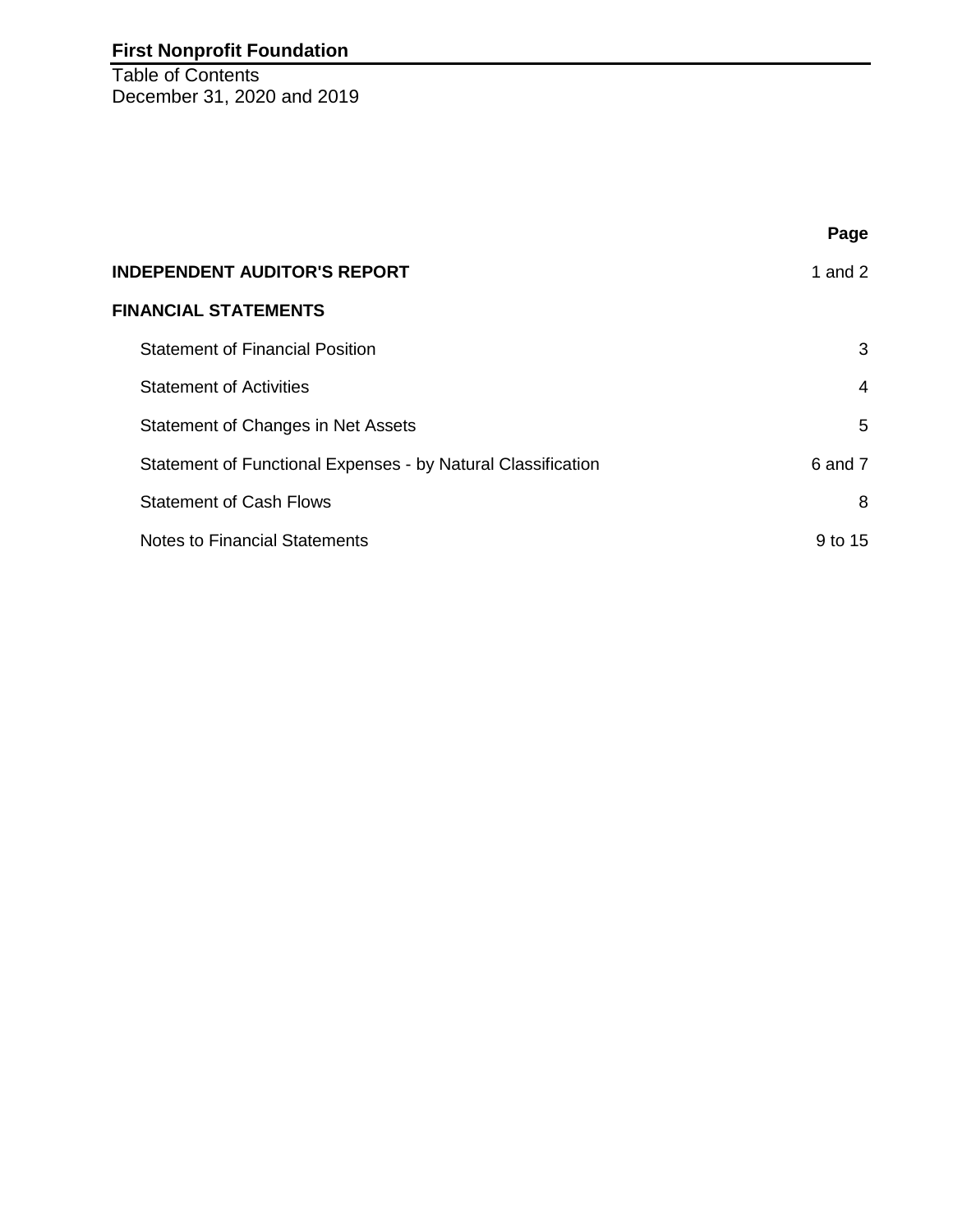

# **Independent Auditor's Report**

To the Board of Directors First Nonprofit Foundation Hummelstown, Pennsylvania

#### **Report on the Financial Statements**

We have audited the accompanying financial statements of First Nonprofit Foundation, which comprise the statement of financial position as of December 31, 2020 and 2019, and the related statements of activities, changes in net assets, functional expenses - by natural classification, and cash flows for the years then ended, and the related notes to the financial statements.

#### **Management's Responsibility for the Financial Statements**

Management is responsible for the preparation and fair presentation of these financial statements in accordance with accounting principles generally accepted in the United States of America; this includes the design, implementation, and maintenance of internal control relevant to the preparation and fair presentation of financial statements that are free from material misstatement, whether due to fraud or error.

#### **Auditor's Responsibility**

Our responsibility is to express an opinion on these financial statements based on our audits. We conducted our audits in accordance with auditing standards generally accepted in the United States of America. Those standards require that we plan and perform the audit to obtain reasonable assurance about whether the financial statements are free from material misstatement.

An audit involves performing procedures to obtain audit evidence about the amounts and disclosures in the financial statements. The procedures selected depend on the auditor's judgment, including the assessment of the risks of material misstatement of the financial statements, whether due to fraud or error. In making those risk assessments, the auditor considers internal control relevant to the entity's preparation and fair presentation of the financial statements in order to design audit procedures that are appropriate in the circumstances, but not for the purpose of expressing an opinion on the effectiveness of the entity's internal control. Accordingly, we express no such opinion. An audit also includes evaluating the appropriateness of accounting policies used and the reasonableness of significant accounting estimates made by management, as well as evaluating the overall presentation of the financial statements.

We believe that the audit evidence we have obtained is sufficient and appropriate to provide a basis for our audit opinion.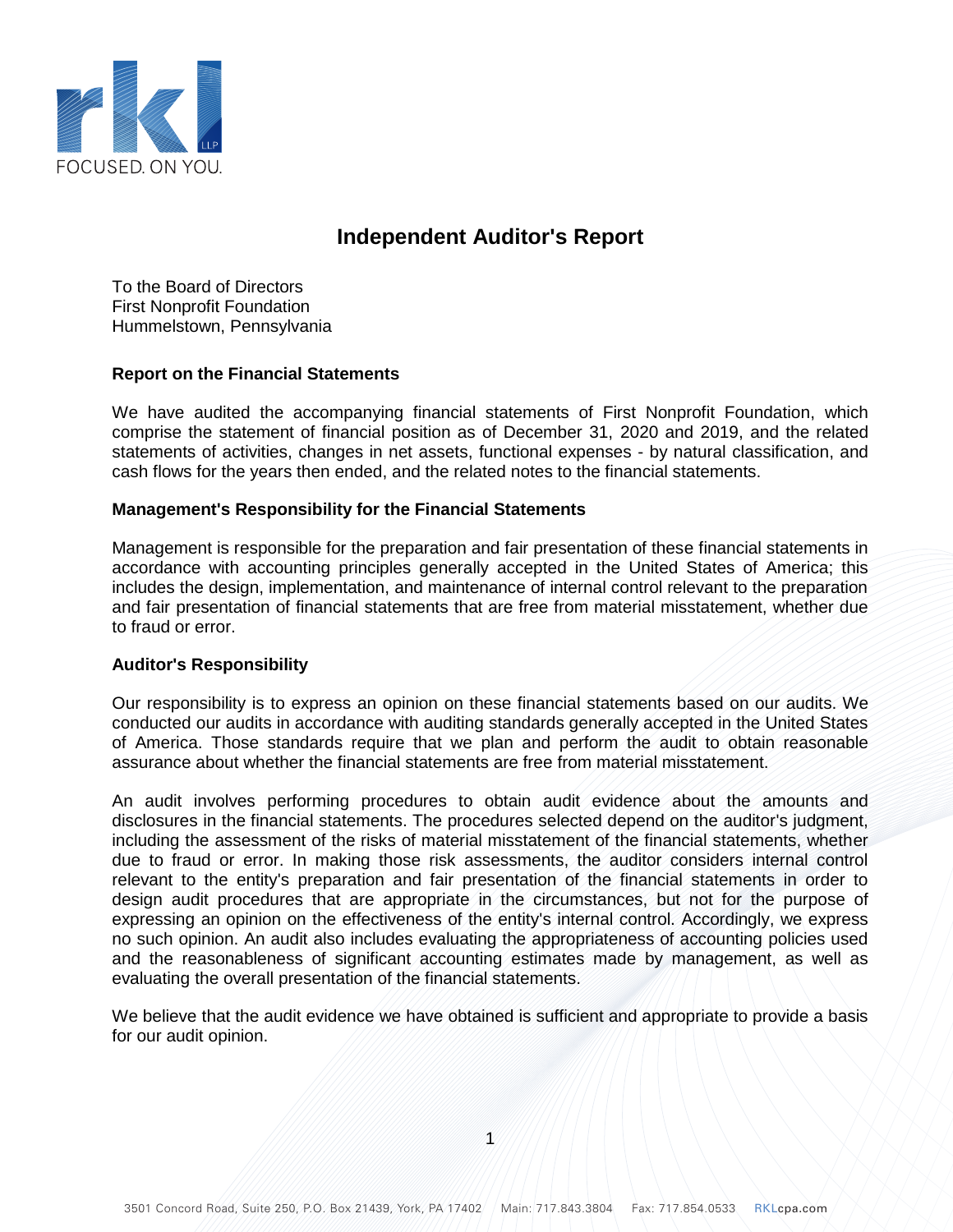**Opinion**

In our opinion, the financial statements referred to above present fairly, in all material respects, the financial position of First Nonprofit Foundation as of December 31, 2020 and 2019, and the changes in its net assets and its cash flows for the years then ended in accordance with accounting principles generally accepted in the United States of America.

RKL LLP

March 12, 2021 York, Pennsylvania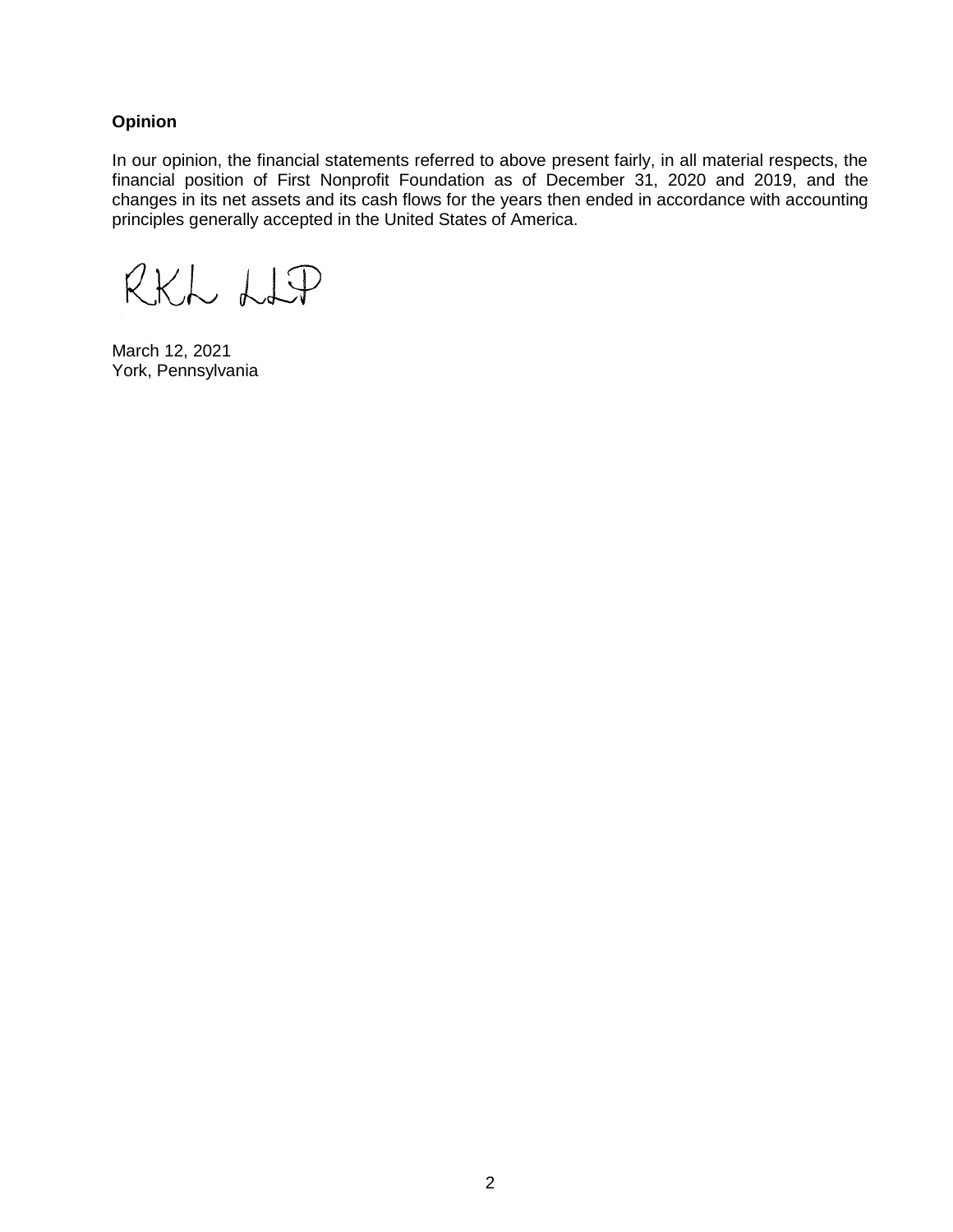Statement of Financial Position

|                                                                                                       |    | December 31,<br>2020<br>2019<br>\$<br>33,622<br>15,505<br>7,941 |    |                             |  |  |  |
|-------------------------------------------------------------------------------------------------------|----|-----------------------------------------------------------------|----|-----------------------------|--|--|--|
|                                                                                                       |    |                                                                 |    |                             |  |  |  |
| <b>Assets</b>                                                                                         |    |                                                                 |    |                             |  |  |  |
| <b>Current Assets</b><br>Cash and cash equivalents<br>Accounts receivable<br>Prepaid expenses         | \$ |                                                                 |    | 160,746                     |  |  |  |
| <b>Total Current Assets</b>                                                                           |    | 57,068                                                          |    | 160,746                     |  |  |  |
| <b>Investments</b>                                                                                    |    | 3,040,606                                                       |    | 3,572,412                   |  |  |  |
| <b>Total Assets</b>                                                                                   | S. | 3,097,674                                                       | \$ | 3,733,158                   |  |  |  |
| <b>Liabilities and Net Assets</b>                                                                     |    |                                                                 |    |                             |  |  |  |
| <b>Current Liabilities</b><br>Accounts payable<br>Accrued payroll and payroll taxes<br>Grants payable | \$ | 16,342<br>11,997                                                | \$ | 34,601<br>18,786<br>333,333 |  |  |  |
| <b>Total Liabilities</b>                                                                              |    | 28,339                                                          |    | 386,720                     |  |  |  |
| <b>Net Assets</b><br>Without donor restrictions                                                       |    | 3,069,335                                                       |    | 3,346,438                   |  |  |  |
| <b>Total Liabilities and Net Assets</b>                                                               | \$ | 3,097,674                                                       | \$ | 3,733,158                   |  |  |  |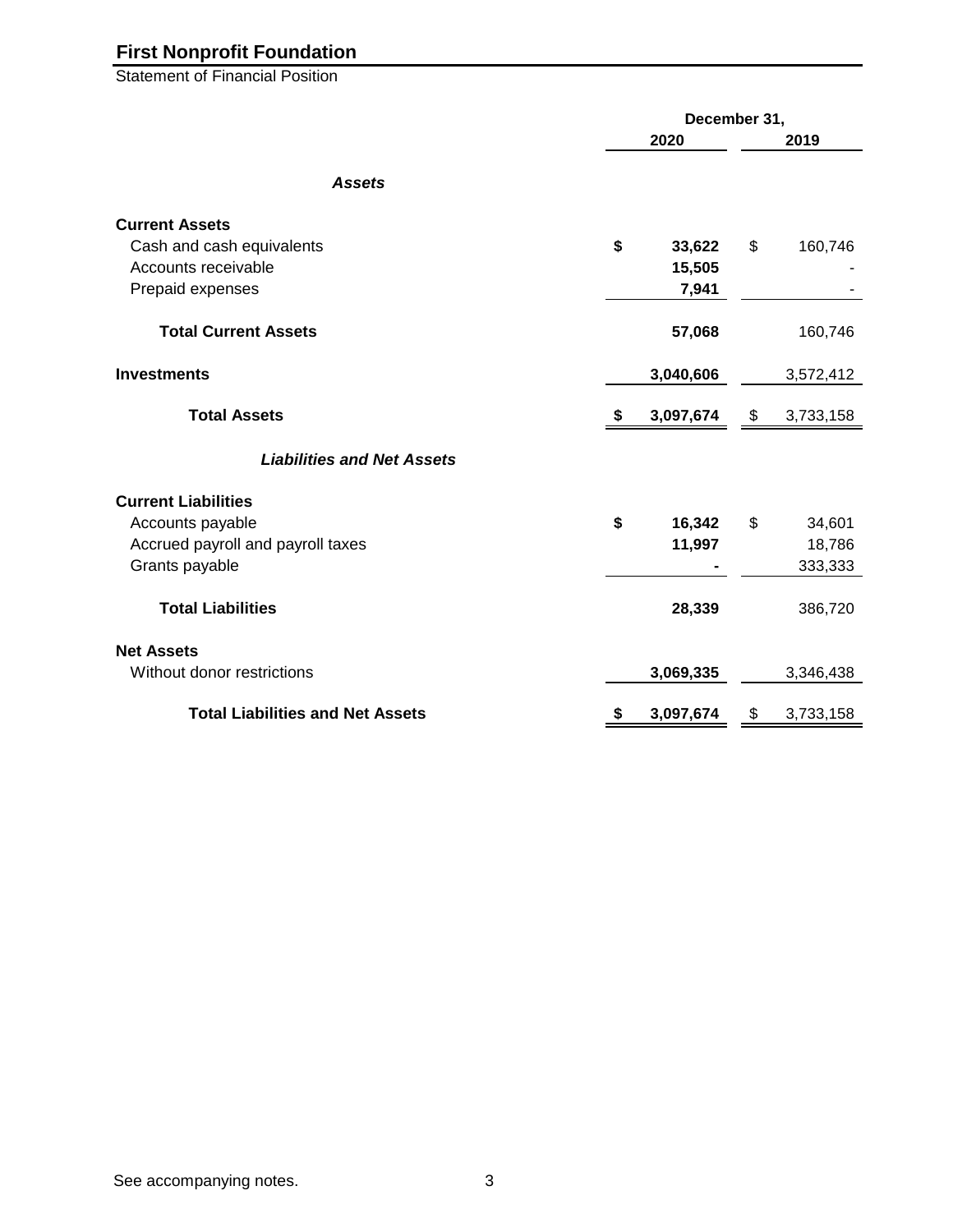Statement of Activities

|                                                  | 2020             | Years Ended December 31,<br>2019 |
|--------------------------------------------------|------------------|----------------------------------|
| <b>Support, Revenue, and Gains</b>               |                  |                                  |
| Contributions                                    | 1,500,000<br>\$  | 1,000,000<br>\$                  |
| Investment revenue                               |                  |                                  |
| Net realized and unrealized gains on investments | 258,363          | 909,480                          |
| Interest and dividends, net of fees              | 59,832           | 91,305                           |
| <b>Total Investment Revenue</b>                  | 318,195          | 1,000,785                        |
| Other revenue                                    |                  |                                  |
| Interest income                                  | 478              | 1,100                            |
| <b>Total Support, Revenue, and Gains</b>         | 1,818,673        | 2,001,885                        |
| <b>Expenses</b>                                  |                  |                                  |
| Program services                                 | 1,956,016        | 2,666,939                        |
| Supporting services                              |                  |                                  |
| Management and general                           | 139,760          | 150,143                          |
| <b>Total Expenses</b>                            | 2,095,776        | 2,817,082                        |
| <b>Changes in Net Assets</b>                     | (277, 103)<br>\$ | (815, 197)<br>\$                 |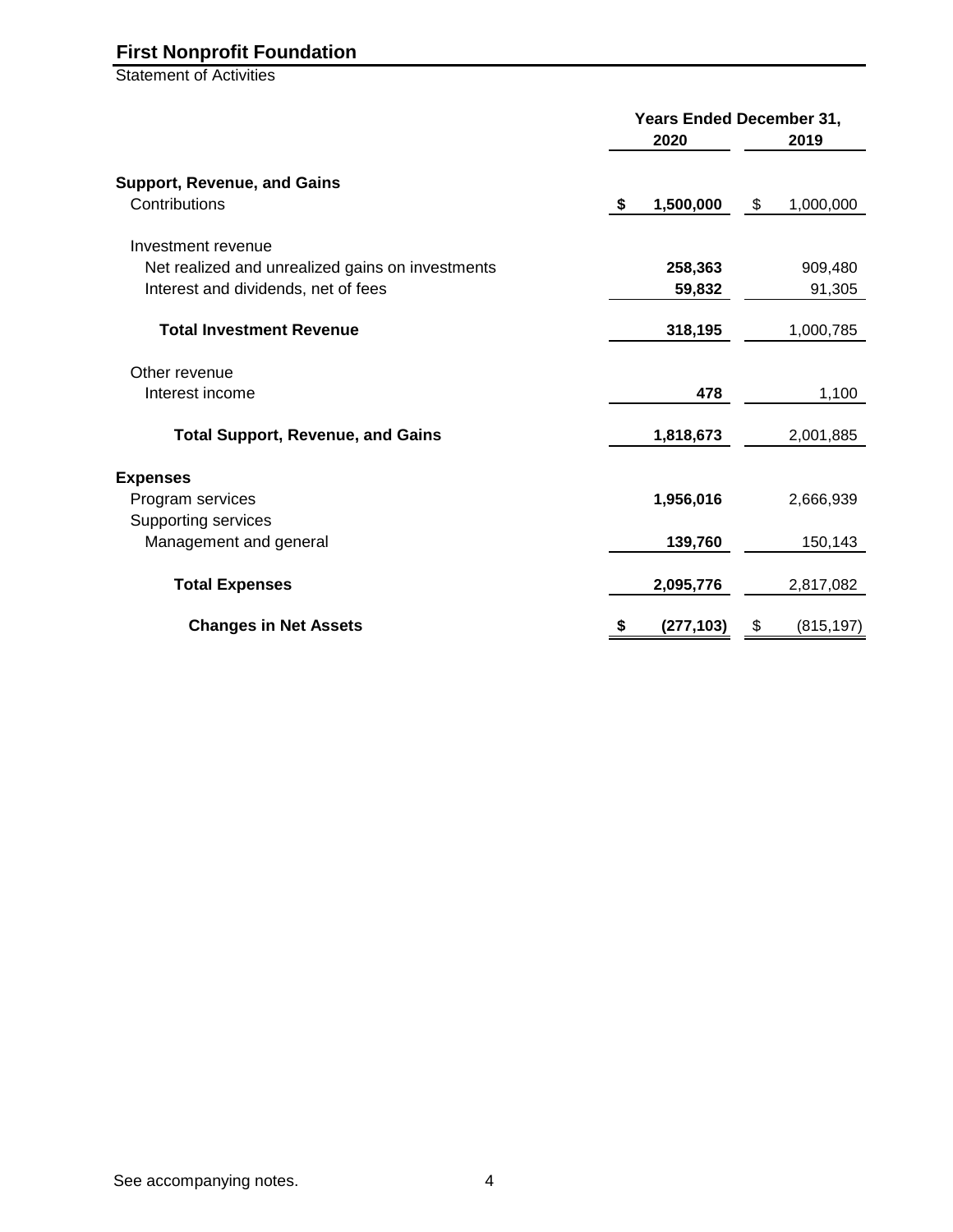Statement of Changes in Net Assets

|                                                                             |    | <b>Years Ended December 31,</b><br>2020 |    |            |  |  |  |  |  |
|-----------------------------------------------------------------------------|----|-----------------------------------------|----|------------|--|--|--|--|--|
|                                                                             |    | 2019                                    |    |            |  |  |  |  |  |
| <b>Net Assets Without Donor Restrictions at</b><br><b>Beginning of Year</b> | \$ | 3,346,438                               | \$ | 4,161,635  |  |  |  |  |  |
| Changes in net assets                                                       |    | (277, 103)                              |    | (815, 197) |  |  |  |  |  |
| <b>Net Assets Without Donor Restrictions at</b><br><b>End of Year</b>       | S. | 3,069,335                               | S  | 3,346,438  |  |  |  |  |  |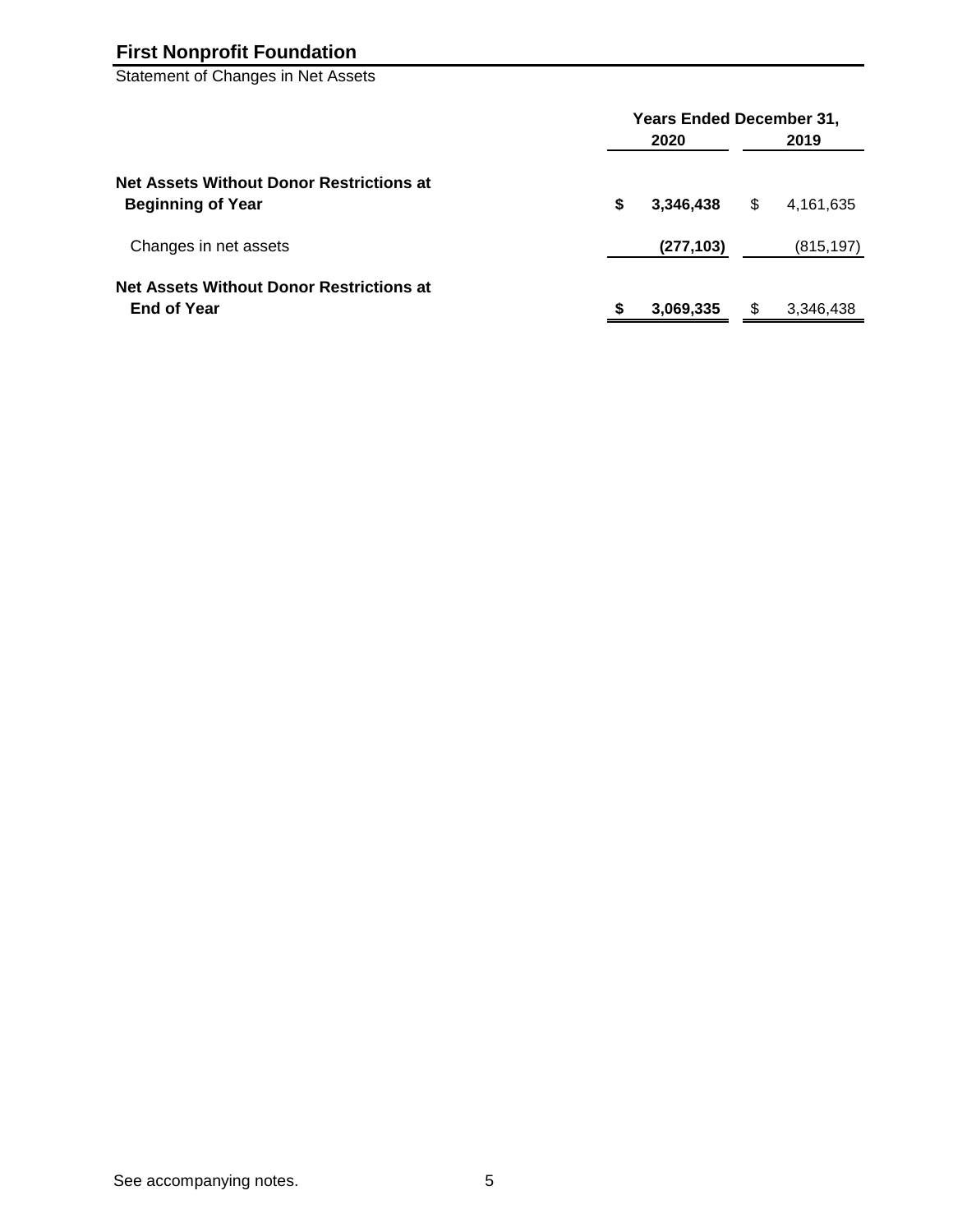Statement of Functional Expenses - by Natural Classification

|                                  | Year Ended December 31, 2020 |                 |    |                         |    |              |  |  |  |
|----------------------------------|------------------------------|-----------------|----|-------------------------|----|--------------|--|--|--|
|                                  |                              |                 |    | <b>Support Services</b> |    |              |  |  |  |
|                                  |                              | Program         |    | <b>Management</b>       |    |              |  |  |  |
|                                  |                              | <b>Services</b> |    | and General             |    | <b>Total</b> |  |  |  |
| Grants                           | \$                           | 1,655,110       | \$ |                         | \$ | 1,655,110    |  |  |  |
| <b>Salaries</b>                  |                              | 209,537         |    | 36,977                  |    | 246,514      |  |  |  |
| <b>Professional fees</b>         |                              | 26,400          |    | 54,925                  |    | 81,325       |  |  |  |
| Payroll taxes and benefits       |                              | 27,914          |    | 4,926                   |    | 32,840       |  |  |  |
| Contract labor                   |                              |                 |    | 23,080                  |    | 23,080       |  |  |  |
| Technology                       |                              | 14,586          |    | 2,574                   |    | 17,160       |  |  |  |
| Advertising and public relations |                              | 13,500          |    |                         |    | 13,500       |  |  |  |
| Dues and subscriptions           |                              |                 |    | 11,528                  |    | 11,528       |  |  |  |
| Insurance                        |                              | 5,243           |    | 925                     |    | 6,168        |  |  |  |
| Travel                           |                              | 3,348           |    | 591                     |    | 3,939        |  |  |  |
| Other contributions              |                              |                 |    | 2,177                   |    | 2,177        |  |  |  |
| Excise tax expense               |                              |                 |    | 646                     |    | 646          |  |  |  |
| Postage                          |                              |                 |    | 640                     |    | 640          |  |  |  |
| Meetings                         |                              | 378             |    | 67                      |    | 445          |  |  |  |
| <b>Supplies</b>                  |                              |                 |    | 429                     |    | 429          |  |  |  |
| Licenses and fees                |                              |                 |    | 275                     |    | 275          |  |  |  |
|                                  | \$                           | 1,956,016       | \$ | 139,760                 | \$ | 2,095,776    |  |  |  |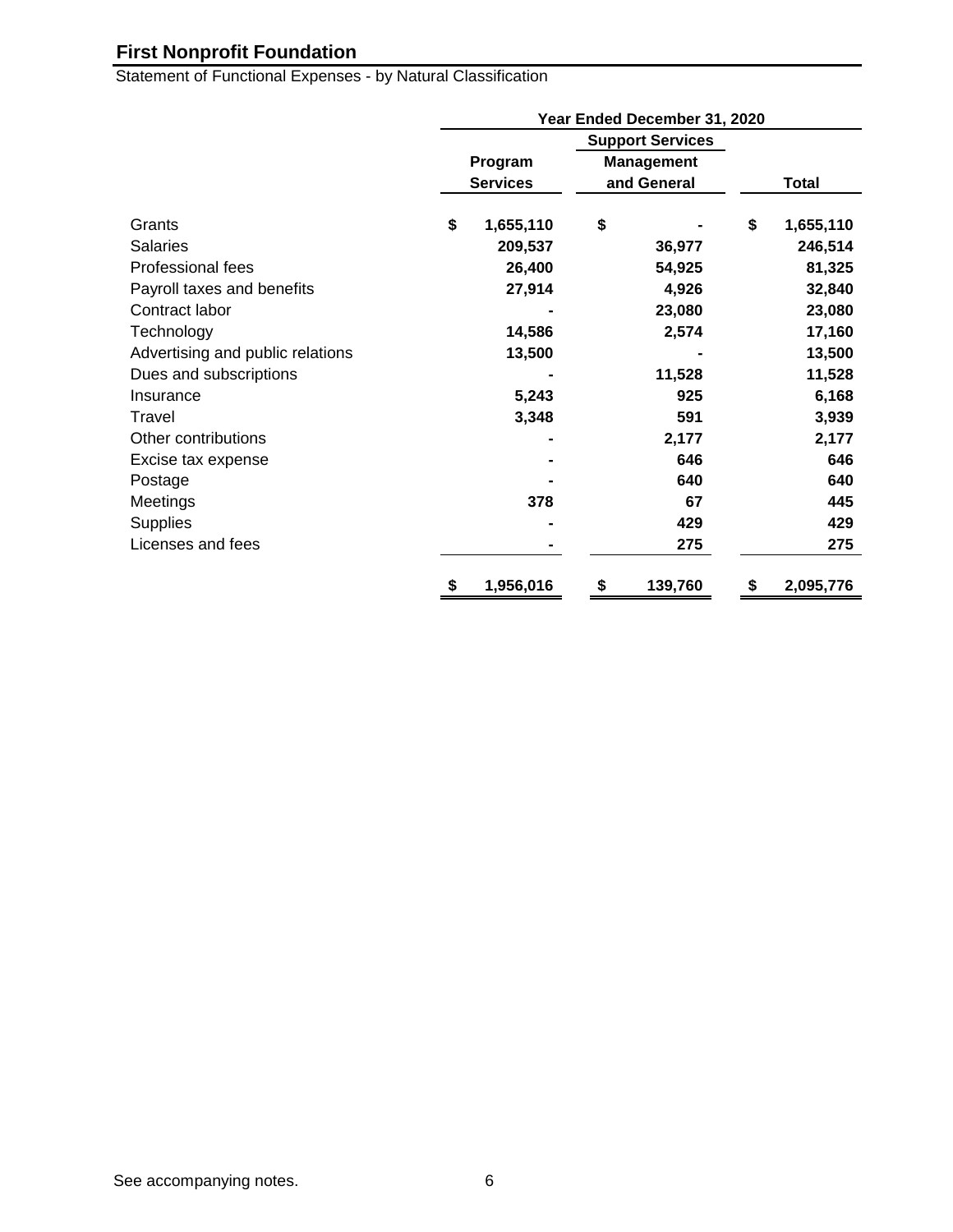Statement of Functional Expenses - by Natural Classification (continued)

|                                  | Year Ended December 31, 2019 |                 |    |                   |    |              |  |  |  |  |
|----------------------------------|------------------------------|-----------------|----|-------------------|----|--------------|--|--|--|--|
|                                  |                              |                 |    |                   |    |              |  |  |  |  |
|                                  |                              | Program         |    | <b>Management</b> |    |              |  |  |  |  |
|                                  |                              | <b>Services</b> |    | and General       |    | <b>Total</b> |  |  |  |  |
| Grants                           | \$                           | 2,359,646       | \$ |                   | \$ | 2,359,646    |  |  |  |  |
| <b>Salaries</b>                  |                              | 216,642         |    | 38,231            |    | 254,873      |  |  |  |  |
| <b>Professional fees</b>         |                              | 26,400          |    | 53,500            |    | 79,900       |  |  |  |  |
| Payroll taxes and benefits       |                              | 30,076          |    | 5,307             |    | 35,383       |  |  |  |  |
| Contract labor                   |                              |                 |    | 17,140            |    | 17,140       |  |  |  |  |
| Technology                       |                              | 11,392          |    | 2,010             |    | 13,402       |  |  |  |  |
| Advertising and public relations |                              |                 |    |                   |    |              |  |  |  |  |
| Dues and subscriptions           |                              |                 |    | 8,074             |    | 8,074        |  |  |  |  |
| Insurance                        |                              | 4,227           |    | 746               |    | 4,973        |  |  |  |  |
| Travel                           |                              | 13,470          |    | 2,377             |    | 15,847       |  |  |  |  |
| Other contributions              |                              |                 |    | 2,576             |    | 2,576        |  |  |  |  |
| Excise tax expense               |                              |                 |    | 16,775            |    | 16,775       |  |  |  |  |
| Postage                          |                              |                 |    | 1,137             |    | 1,137        |  |  |  |  |
| Meetings                         |                              | 5,086           |    | 897               |    | 5,983        |  |  |  |  |
| <b>Supplies</b>                  |                              |                 |    | 1,216             |    | 1,216        |  |  |  |  |
| Licenses and fees                |                              |                 |    | 157               |    | 157          |  |  |  |  |
|                                  | \$                           | 2,666,939       | \$ | 150,143           | \$ | 2,817,082    |  |  |  |  |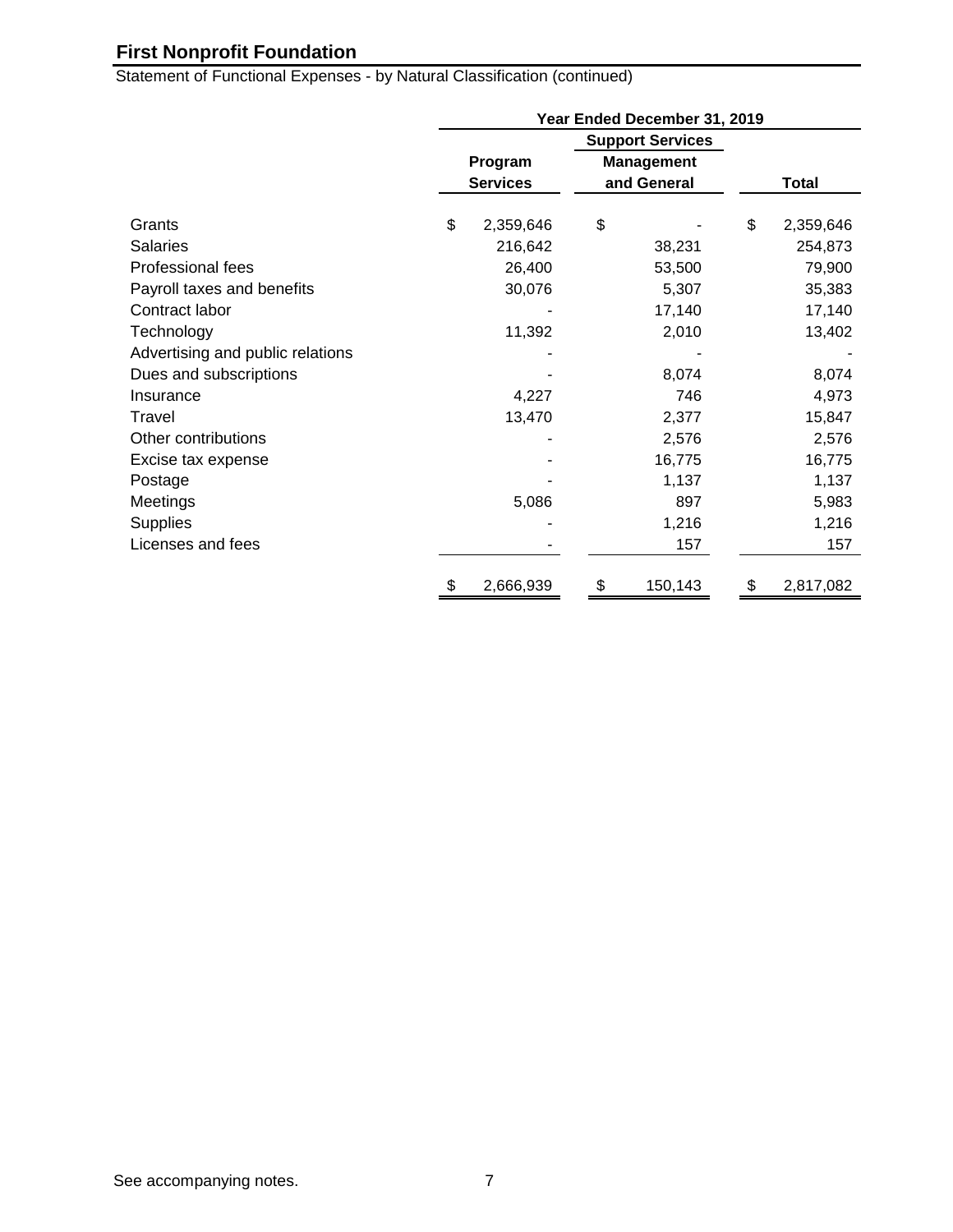Statement of Cash Flows

|                                                   | <b>Years Ended December 31,</b> |            |    |             |  |
|---------------------------------------------------|---------------------------------|------------|----|-------------|--|
|                                                   |                                 | 2020       |    | 2019        |  |
| <b>Cash Flows from Operating Activities</b>       |                                 |            |    |             |  |
| Changes in net assets                             | \$                              | (277, 103) | \$ | (815, 197)  |  |
| Adjustments to reconcile changes in net assets to |                                 |            |    |             |  |
| net cash used in operating activities             |                                 |            |    |             |  |
| Net realized and unrealized gains on investments  |                                 | (258, 363) |    | (909, 480)  |  |
| Increase in assets                                |                                 |            |    |             |  |
| Accounts receivable                               |                                 | (15, 505)  |    |             |  |
| Prepaid expenses                                  |                                 | (7, 941)   |    |             |  |
| Increase (decrease) in liabilities                |                                 |            |    |             |  |
| Accounts payable                                  |                                 | (18, 259)  |    | 17,869      |  |
| Accrued payroll and payroll taxes                 |                                 | (6,789)    |    | 10,117      |  |
| Grants payable                                    |                                 | (333, 333) |    | 333,333     |  |
|                                                   |                                 |            |    |             |  |
| <b>Net Cash Used in Operating Activities</b>      |                                 | (917, 293) |    | (1,363,358) |  |
| <b>Cash Flows from Investing Activities</b>       |                                 |            |    |             |  |
| Purchase of investments                           |                                 | (59, 831)  |    | (91, 304)   |  |
| Proceeds from sale of investments                 |                                 | 850,000    |    | 1,460,000   |  |
| <b>Net Cash Provided by Investing Activities</b>  |                                 | 790,169    |    | 1,368,696   |  |
|                                                   |                                 |            |    |             |  |
| Net Increase (Decrease) in Cash and               |                                 |            |    |             |  |
| <b>Cash Equivalents</b>                           |                                 | (127, 124) |    | 5,338       |  |
| Cash and Cash Equivalents at Beginning of Year    |                                 | 160,746    |    | 155,408     |  |
| Cash and Cash Equivalents at End of Year          |                                 | 33,622     | \$ | 160,746     |  |
|                                                   |                                 |            |    |             |  |
| <b>Supplementary Cash Flows Information</b>       |                                 |            |    |             |  |
| Excise taxes paid                                 | \$                              | 25,260     | \$ | 2,306       |  |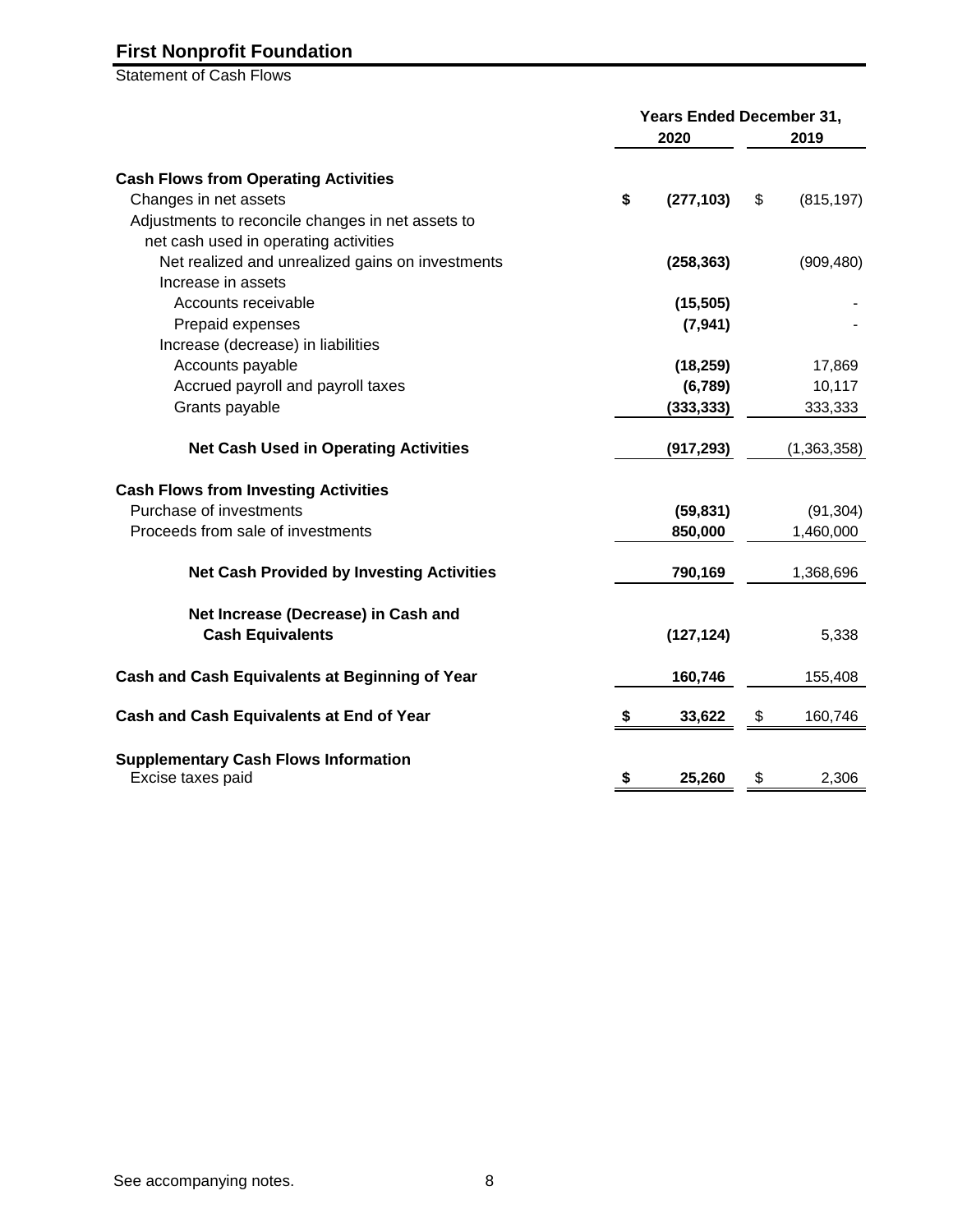### **Note 1 - Nature of Operations**

First Nonprofit Foundation (the Foundation) is a private foundation that makes contributions to entities that qualify as public charities under the Internal Revenue Code. The Foundation's primary purpose is to provide grants to further the establishment, development, and expansion of nonprofit organizations. The Foundation supports local, state, regional, and other significant 501(c)(3) nonprofits located throughout the United States. The Foundation's primary sources of support and revenue are from contributions and investment revenue.

The Foundation's board believes that nonprofits improve people's lives in every community in this country. This uniquely American experience faces challenges never seen before. In order to create a sustainable model of service in response to these challenges, we will require leaders who are smarter, more innovative, and more efficient. Our mission is to foster effective risk management practices and the overall development and advancement of nonprofit leaders through unique, creative initiatives. Making the nonprofit community safer and more efficient will expand on the genetic markers of what makes this country great and ultimately uplift worthy causes and citizens.

The Foundation was incorporated in 2003 in the state of Illinois. During the year ended December 31, 2013, the Foundation was re-incorporated from Illinois to Pennsylvania.

## **Note 2 - Summary of Significant Accounting Policies**

A summary of the significant accounting policies consistently applied in the preparation of the accompanying financial statements follows.

#### **Use of Estimates**

The preparation of financial statements in accordance with accounting principles generally accepted in the United States of America (U.S. GAAP) requires management to make estimates and assumptions that affect the reported amounts of assets and liabilities, and the disclosure of contingent assets and liabilities, if any, at the date of the financial statements, and the reported amounts of revenue and expenses during the reporting period. Actual results could differ from those estimates.

#### **Cash and Cash Equivalents**

For purposes of the statement of cash flows, the Foundation considers all highly-liquid debt instruments purchased with an original maturity of three months or less to be cash equivalents.

#### **Investments**

Investments in debt and equity securities with readily determinable fair values are reported at fair value, based on quoted market prices. Unrealized gains and losses are reported as increases or decreases in net assets without donor restrictions unless their use is restricted by explicit donor stipulation. Realized gains and losses, if any, on the sale or disposal of investments are computed on a specific identification basis and are also included as increases or decreases in net assets without donor restrictions unless their use is restricted by explicit donor stipulation.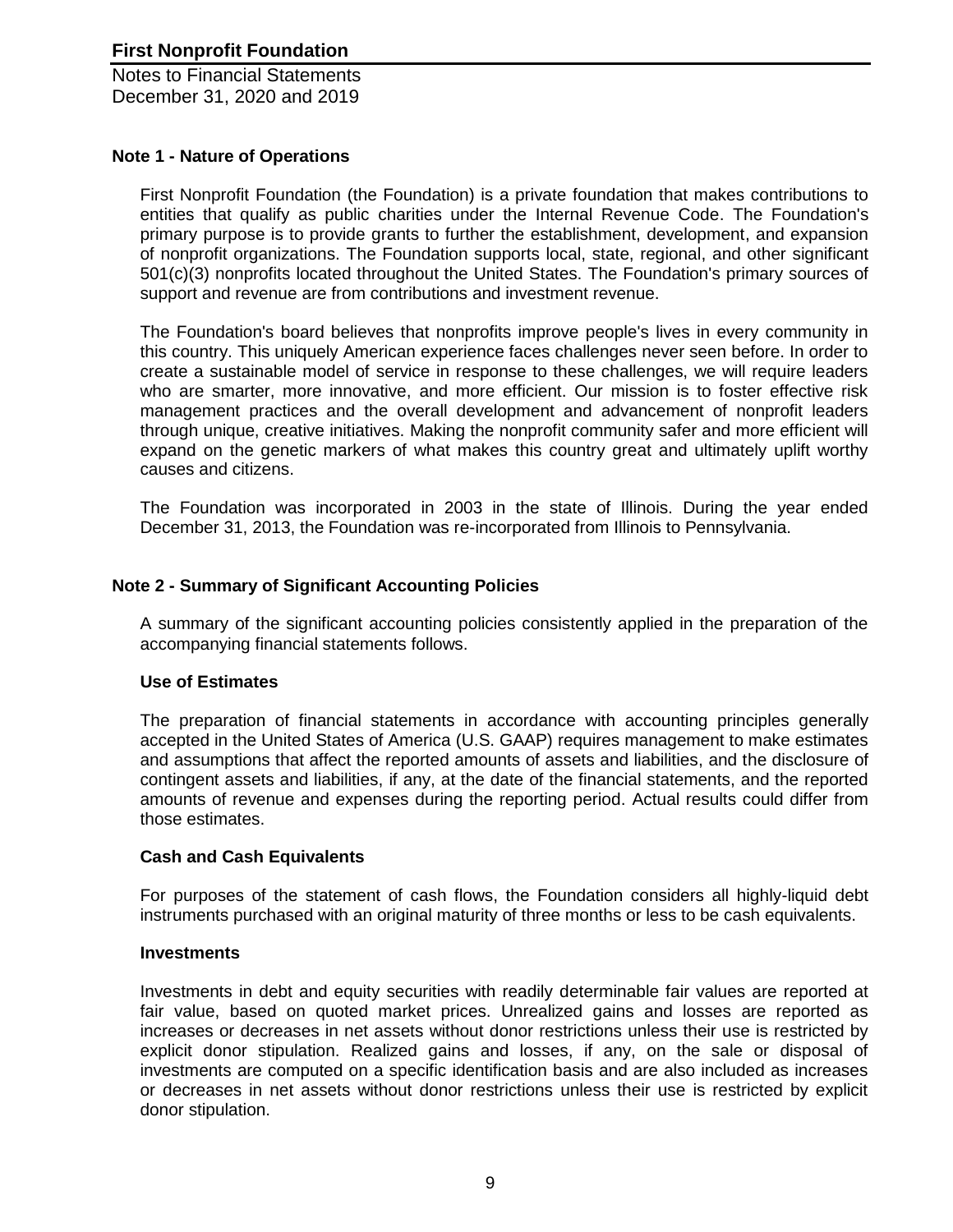### **Note 2 - Summary of Significant Accounting Policies (continued)**

#### **Net Assets**

The net assets of the Foundation and changes therein are classified and reported as follows:

Net assets without donor restrictions - Net assets that are not subject to donor-imposed stipulations.

Net assets with donor restrictions - Net assets subject to donor-imposed stipulations that are restricted for a specified purpose or passage of time or are restricted in perpetuity. The Foundation currently has no net assets with donor restrictions.

#### **Contributions**

The Foundation recognizes contributions when cash, securities or other assets, an unconditional promise to give, or notification of a beneficial interest is received. Conditional promises to give, that is, those with a measurable performance or other barrier, and a right of return, are not recognized until the conditions on which they depend have been substantially met.

All contributions are considered to be available for unrestricted use unless specifically restricted by the donor. Amounts received that are designated for future periods or restricted by the donor for specific purposes are reported as increases in net assets with donor restrictions. However, if a restriction is fulfilled in the same time period in which the contribution is received, the Foundation reports the support as support without donor restrictions.

#### **Grants**

The Foundation recognizes grants expense when an unconditional promise to give is made. Conditional promises to give, that is, those with a measurable performance or other barrier, and a right of return, are not recognized until the conditions on which they depend have been substantially met. All grants payable are due within one year of the date of the statement of financial position.

#### **Advertising Expense**

Advertising costs are expensed as incurred.

#### **Functional Expenses**

The costs of providing the Foundation's programs and supporting services have been summarized on a functional basis in the statement of activities and statement of functional expenses - by natural classification. Accordingly, certain costs have been allocated among the program and supporting services benefited. Supporting services include management and general and fundraising expenses. The Foundation's management estimates fundraising expenses to be insignificant, and are therefore, not segregated from management and general expenses. Expenses require allocation on a reasonable basis that is consistently applied. Expenses are generally allocated on the basis of estimates of time and effort.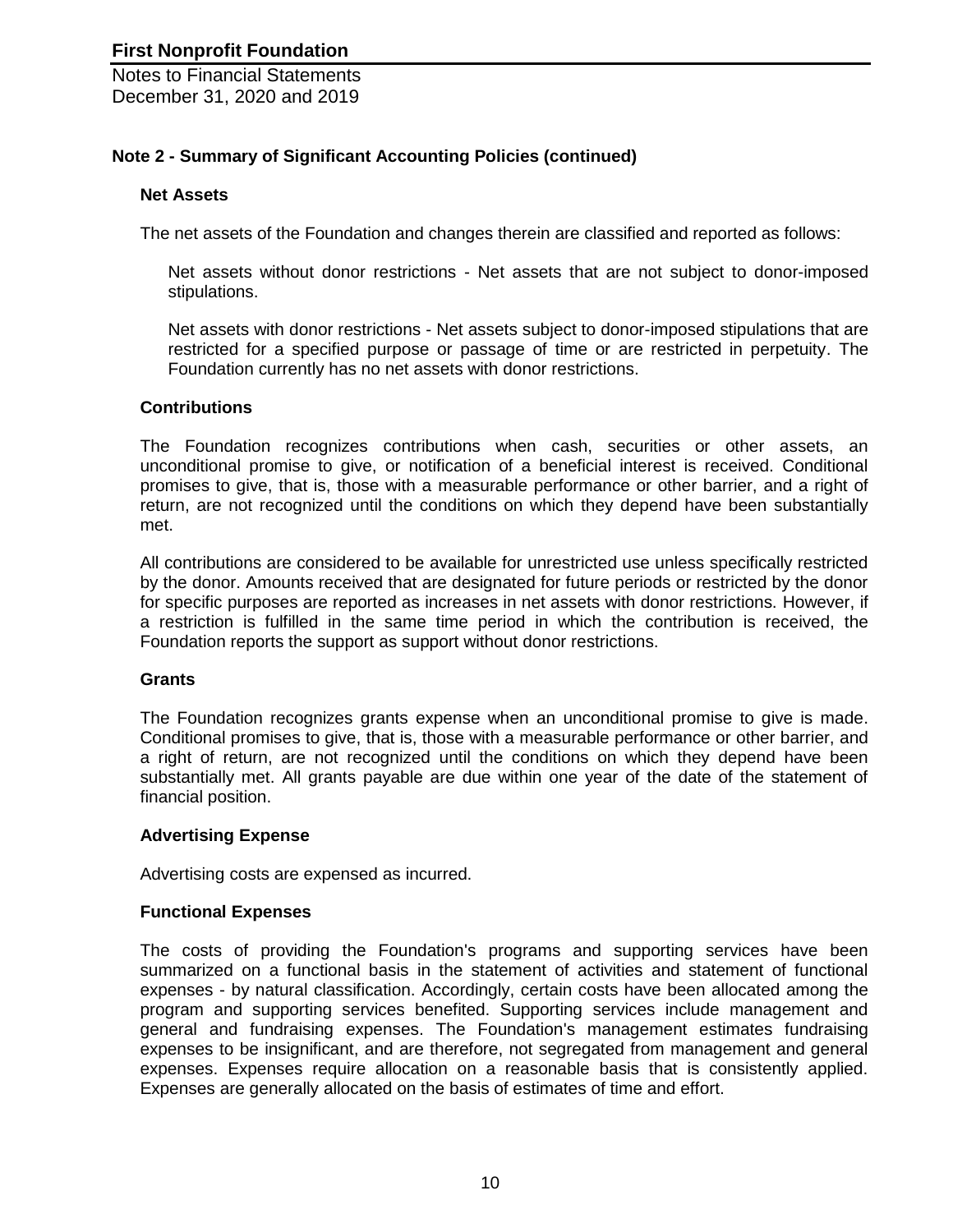### **Note 3 - Tax-Exempt Status**

The Foundation is a not-for-profit private foundation as described in Section  $501(c)(3)$  of the Internal Revenue Code (the Code) and is exempt from income taxes on related activities pursuant to Section 509(a) of the Code. The Foundation did not claim a classification as an operating private foundation as defined in Section 4942(j)(3) of the Code. The Foundation is required to make certain minimum distributions in accordance with a formula established by the Internal Revenue Service. The Foundation has met this requirement. The Foundation also pays excise tax on net investment income.

Accounting principles generally accepted in the United States of America require management to evaluate tax positions taken by the Foundation, including whether the entity is exempt from income taxes. Management evaluated the tax positions taken and concluded that the Foundation had taken no uncertain tax positions that require recognition or disclosure in the financial statements. With few exceptions, the Foundation is no longer subject to income tax examinations by the U.S. Federal, state, or local tax authorities for years before December 31, 2017.

### **Note 4 - Liquidity and Availability**

Financial assets available for grants and other expenditures, that is, without donor restrictions or other designations limiting their use, within one year of the statement of financial position, comprise the following as of December 31:

|                                                                                                                                              | 2020                                | 2019 |                      |  |
|----------------------------------------------------------------------------------------------------------------------------------------------|-------------------------------------|------|----------------------|--|
| <b>Financial Assets</b><br>Cash and cash equivalents<br>Accounts receivable<br>Investments                                                   | \$<br>33,622<br>15,505<br>3,040,606 | \$   | 160,746<br>3,572,412 |  |
| Total Financial Assets Available to be Used<br><b>Within One Year</b>                                                                        | 3,089,733                           |      | 3,733,158            |  |
| Less Amounts Not Available to be Used for General<br><b>Expenditures</b><br>Net assets with donor restriction<br>Board designated net assets |                                     |      |                      |  |
|                                                                                                                                              |                                     |      |                      |  |
| <b>Financial Assets Available for General</b><br><b>Expenditures</b>                                                                         | 3,089,733                           | \$   | 3,733,158            |  |

As part of the Foundation's liquidity management, it has a policy to structure its financial assets to be available as its awarded grants, general expenditures, liabilities, and other obligations become due. The Foundation's Board of Directors meets during the year to review and approve grant requests.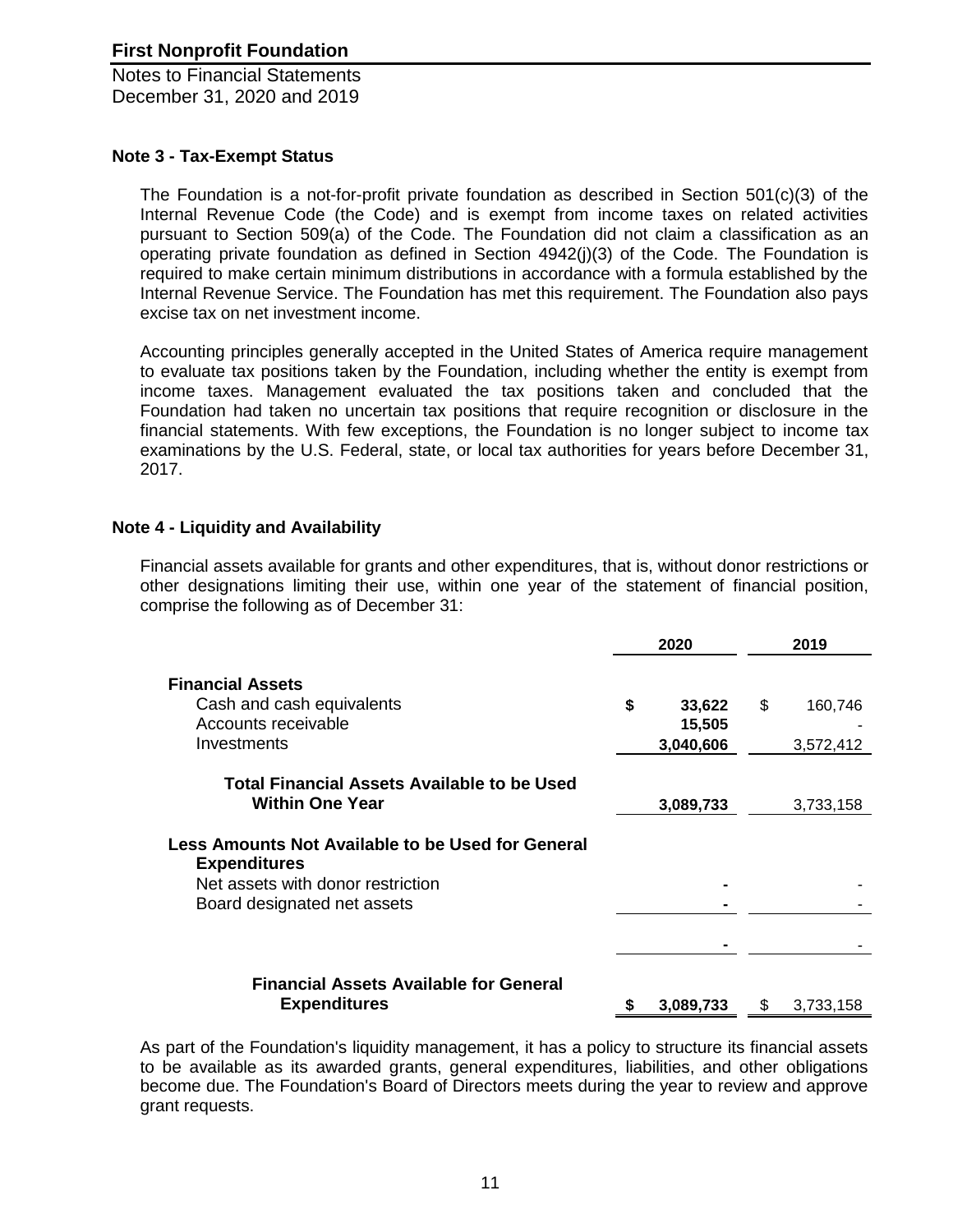### **Note 5 - Concentrations of Cash and Credit Risk**

Financial instruments, which subject the Foundation to concentrations of credit risk, consist primarily of cash and cash equivalents and investment securities. Investment securities are exposed to various risks, such as interest rate, market, and credit. Due to the level of risk associated with certain investment securities and the level of uncertainty related to changes in the value of investment securities, it is at least reasonably possible that changes in the value of investments in the near term would materially affect the amounts reported in the statement of financial position and the statement of activities

At times during the years ended December 31, 2020 and 2019, the Foundation's cash balances may have exceeded the federally insured limit of \$250,000.

### **Note 6 - Fair Value of Financial Instruments**

The fair value hierarchy prioritizes the inputs to valuation methods used to measure fair value. The hierarchy gives the highest priority to unadjusted quoted prices in active markets for identical assets or liabilities (Level 1 measurements) and the lowest priority to unobservable inputs (Level 3 measurements). The three levels of the fair value hierarchy are as follows:

- Level 1: Unadjusted quoted prices in active markets that are accessible at the measurement date for identical assets or liabilities.
- Level 2: Quoted prices in markets that are not active, or inputs that are observable either directly or indirectly, for substantially the full term of the asset or liability.
- Level 3: Prices or valuation techniques that require inputs that are both significant to the fair value measurement and unobservable (i.e., supported with little or no market activity).

An asset's or liability's level within the fair value hierarchy is based on the lowest level of input that is significant to the fair value measurement. Valuation techniques used need to maximize the use of observable inputs and minimize the use of unobservable inputs.

The following valuation techniques were used to measure fair value of assets in the table below on a recurring basis:

Cash and cash equivalents - The carrying amounts approximate fair value because of the short-term nature of these investments.

Mutual funds - Fair value of mutual funds was based on quoted market prices for the identical security.

The methods described above may produce a fair value calculation that may not be indicative of net realizable value or reflective of future fair values. Furthermore, while the Foundation believes its valuation methods are appropriate and consistent with other market participants, the use of different methodologies or assumptions to determine the fair value of certain financial instruments could result in a different fair value measurement at the reporting date.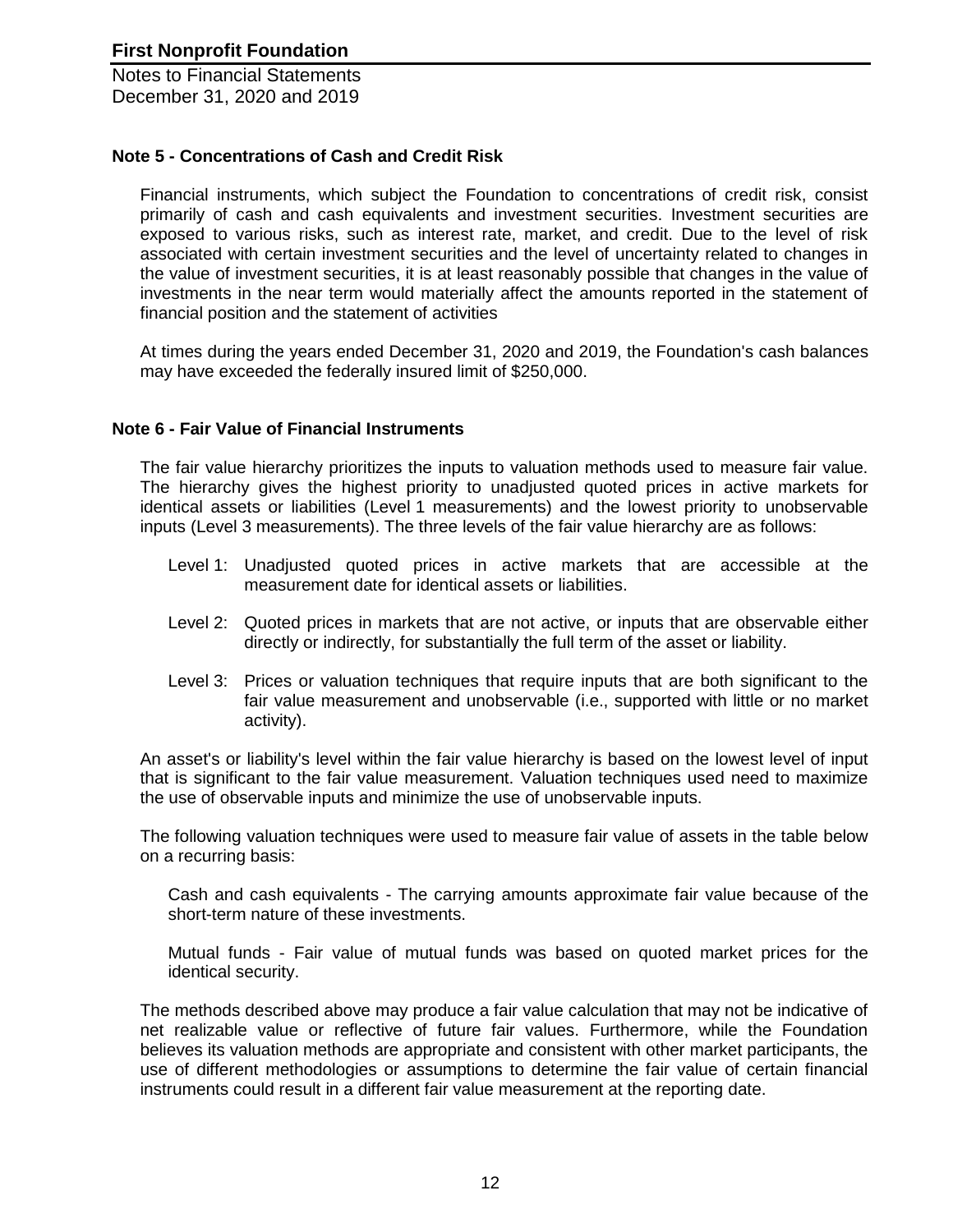Notes to Financial Statements December 31, 2020 and 2019

#### **Note 6 - Fair Value of Financial Instruments (continued)**

For assets measured at fair value on a recurring basis, the fair value measurements by level within the fair value hierarchy consist of the following as of December 31:

|                                            | 2020 |              |    |           |      |                    |         |  |  |
|--------------------------------------------|------|--------------|----|-----------|------|--------------------|---------|--|--|
|                                            |      | <b>Total</b> |    | Level 1   |      | Level <sub>2</sub> | Level 3 |  |  |
| <b>Cash and Cash</b><br><b>Equivalents</b> | \$   | 405,586      | \$ | 405,586   | \$   |                    | \$      |  |  |
| <b>Mutual Funds</b>                        |      |              |    |           |      |                    |         |  |  |
| Large blend                                |      | 921,863      |    | 921,863   |      |                    |         |  |  |
| Small blend                                |      | 489,795      |    | 489,795   |      |                    |         |  |  |
| Foreign large blend                        |      | 474,329      |    | 474,329   |      |                    |         |  |  |
| Real estate                                |      | 438,148      |    | 438,148   |      |                    |         |  |  |
| <b>Emerging markets</b>                    |      | 310,885      |    | 310,885   |      |                    |         |  |  |
|                                            |      | 3,040,606    | \$ | 3,040,606 | \$   |                    |         |  |  |
|                                            |      |              |    |           | 2019 |                    |         |  |  |
| <b>Cash and Cash</b><br><b>Equivalents</b> | \$   | 526,653      | \$ | 526,653   | \$   |                    | \$      |  |  |
|                                            |      |              |    |           |      |                    |         |  |  |
| <b>Mutual Funds</b>                        |      |              |    |           |      |                    |         |  |  |
| Large blend                                |      | 1,070,026    |    | 1,070,026 |      |                    |         |  |  |
| Small blend                                |      | 533,177      |    | 533,177   |      |                    |         |  |  |
| Foreign large blend                        |      | 536,331      |    | 536,331   |      |                    |         |  |  |
| Real estate                                |      | 544,670      |    | 544,670   |      |                    |         |  |  |
| <b>Emerging markets</b>                    |      | 361,555      |    | 361,555   |      |                    |         |  |  |
|                                            | \$   | 3,572,412    | \$ | 3,572,412 | \$   |                    | \$      |  |  |

#### **Changes in Fair Value Levels**

The availability of observable market data is monitored to assess the appropriate classification of financial instruments within the fair value hierarchy. Changes in economic conditions or model-based valuation techniques may require the transfer of financial instruments from one fair value level to another. In such instances, the transfer is reported at the beginning of the reporting period.

We evaluated the significance of transfers between levels based upon the nature of the financial instruments and size of the transfer relative to total assets. For the years ended December 31, 2020 and 2019, there were no transfers in or out of Level 3.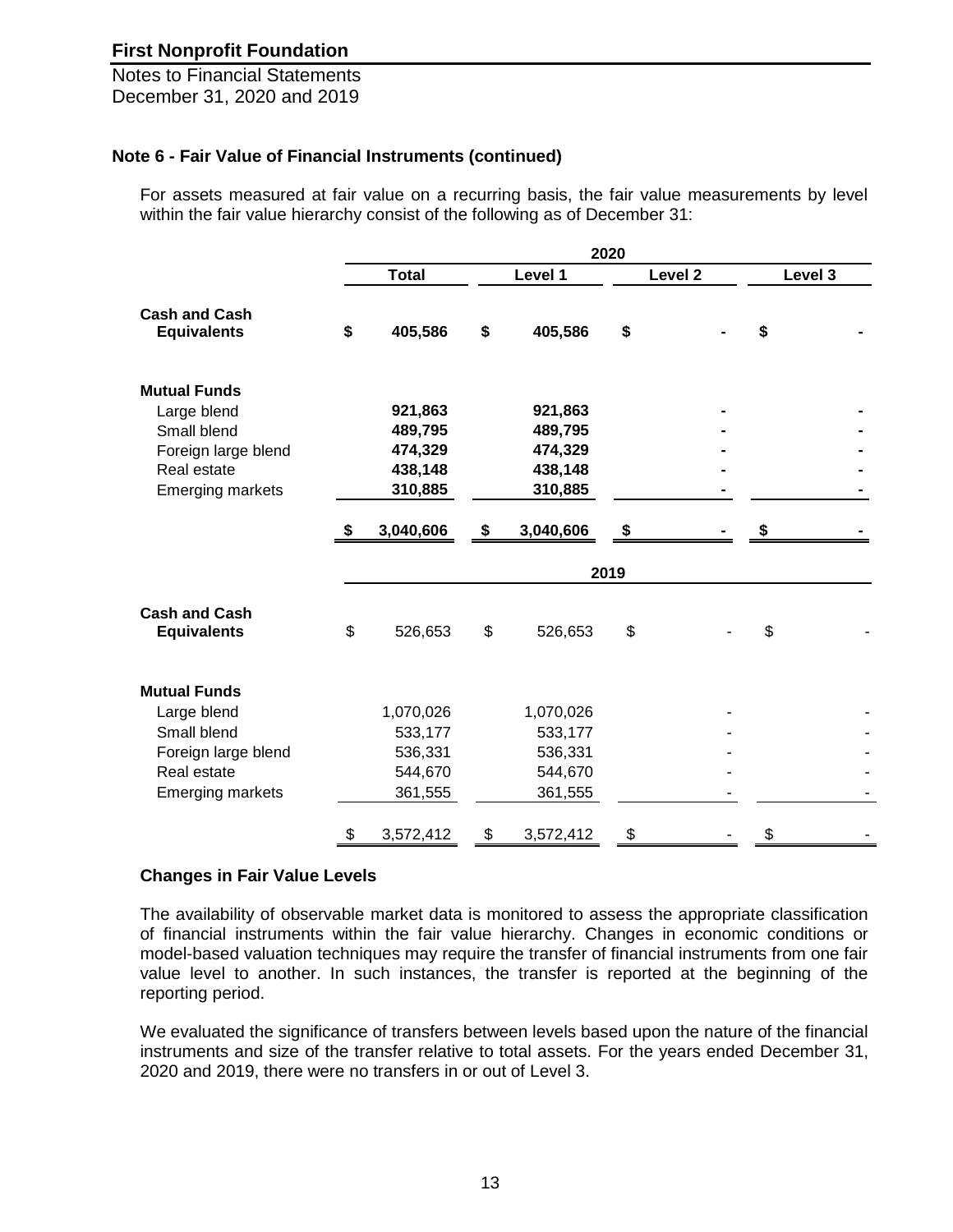Notes to Financial Statements December 31, 2020 and 2019

#### **Note 7 - Investments**

Investments consist of the following as of December 31:

|                                            |                 | 2020              |           | 2019 |           |    |                   |  |
|--------------------------------------------|-----------------|-------------------|-----------|------|-----------|----|-------------------|--|
|                                            | Cost            | <b>Fair Value</b> |           |      | Cost      |    | <b>Fair Value</b> |  |
| <b>Cash and Cash</b><br><b>Equivalents</b> | \$<br>405,586   | \$                | 405,586   | \$   | 526,653   | \$ | 526,653           |  |
| Mutual Funds                               |                 |                   |           |      |           |    |                   |  |
| Large blend                                | 780,976         |                   | 921,863   |      | 1,053,783 |    | 1,070,026         |  |
| Small blend                                | 412,163         |                   | 489,795   |      | 527,191   |    | 533,177           |  |
| Foreign large blend                        | 431,265         |                   | 474,329   |      | 530,283   |    | 536,331           |  |
| Real estate                                | 462,656         |                   | 438,148   |      | 529,888   |    | 544,670           |  |
| <b>Emerging markets</b>                    | 269,872         |                   | 310,885   |      | 354,003   |    | 361,555           |  |
|                                            | 2,356,932       |                   | 2,635,020 |      | 2,995,148 |    | 3,045,759         |  |
|                                            | \$<br>2,762,518 | \$                | 3,040,606 | \$   | 3,521,801 | \$ | 3,572,412         |  |

Investments held as of December 31, 2020 and 2019 are comprised of investments in various debt and equity securities. The Foundation has recorded unrealized holding losses on one of these securities as of December 31, 2020. No unrealized holding losses were recorded as of December 31, 2019. The following tables show the investments' gross unrealized losses and fair value, aggregated by investment category and length of time that the individual investments have been in a continuous unrealized loss position as of December 31:

|              |                        | 2020                |                           |           |     |                          |                           |        |                        |              |                           |           |  |
|--------------|------------------------|---------------------|---------------------------|-----------|-----|--------------------------|---------------------------|--------|------------------------|--------------|---------------------------|-----------|--|
|              |                        | Less than 12 Months |                           |           |     | <b>12 Months or More</b> |                           |        |                        | <b>Total</b> |                           |           |  |
|              | <b>Market</b><br>Value |                     | <b>Unrealized</b><br>Loss |           |     | <b>Market</b><br>Value   | <b>Unrealized</b><br>Loss |        | <b>Market</b><br>Value |              | <b>Unrealized</b><br>Loss |           |  |
| Mutual funds |                        | 438,148             |                           | (24, 508) |     | ۰.                       |                           |        | - ა                    | 438,148      | S                         | (24, 508) |  |
|              | 2019                   |                     |                           |           |     |                          |                           |        |                        |              |                           |           |  |
| Mutual funds |                        | $\sim 100$          | \$.                       | $\sim$    | \$. | $\sim$                   | Я.                        | $\sim$ | \$.                    | ٠            | ደ                         |           |  |

#### **Note 8 - Related Parties**

Several of the Foundation's directors are employed by an organization that provided significant contributions to the Foundation. For the years ended December 31, 2020 and 2019, contributions from this organization amounted to \$1,500,000 and \$1,000,000, respectively.